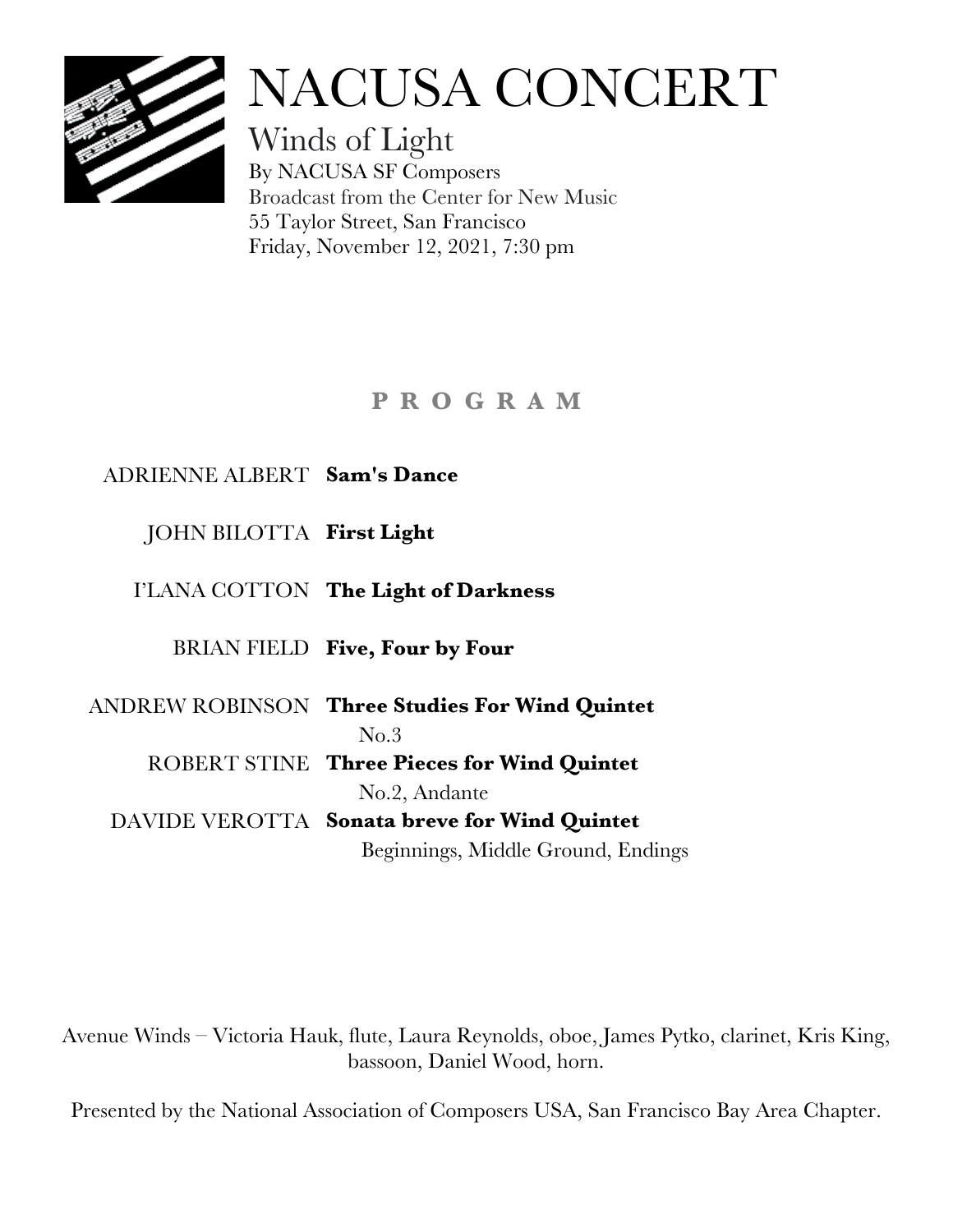#### **PLAYERS**

**Victoria "Tori" Hauk**, flutist, originally from San Diego, has been performing and teaching in the Bay Area since 2013. She is an avid chamber musician and can be seen performing with groups including: unconducted chamber orchestra One Found Sound, The Fête Concert Series, newly formed flute duo Siroko Duo, woodwind quintet Avenue Winds, and Stockton Symphony. She teaches privately and at Young Musician's Choral Orchestra, Albany Music School, Little Mission Studio, and Scherzo Music School. She is the winner of the University of Arizona President's Concerto Competition and Arizona Flute Society Competition. Tori is also an award winner of the Musical Merit Foundation of Greater San Diego, MTNA Southwest Regional Competition, and has received the Presser Foundation Award. She received her Professional Studies Diploma at the San Francisco Conservatory studying with Tim Day, M.M. at Lynn Conservatory studying with Jeffrey Khaner and Renée Siebert, and B.M. at the University of Arizona studying with Brian Luce.

**Laura Reynolds** is an active chamber and orchestral performer throughout Northern California. Principal oboist with the Santa Rosa Symphony, California Symphony, and English horn with Marin Symphony, she also performs regularly with a number of other regional orchestras. Ms. Reynolds has been a chamber music enthusiast since high school, and was a founding member of Citywinds, a San Francisco based woodwind quintet dedicated to performing music by living composers and is now enjoying the exploration of reed trios with Trois Bois. She is a member of the applied faculty of Sonoma State University and the Pre-College and Extension Divisions at the San Francisco Conservatory of Music. A graduate of the University of Michigan and the San Francisco Conservatory of Music, her principal teachers were Harry Sargous and William Bennett.

**James Pytko** is an avid performer and educator in the SF Bay Area. In 2019 he was appointed to the second/bass clarinet chair of Opera San Jose. During the summer, He is Principal Clarinet of the Utah Festival of Opera and Musical Theater. James has also performed with Modesto Symphony Orchestra, Symphony Silicon Valley, West Bay Opera, Townsend Opera, Fresno Grand Opera, Symphony Napa Valley, Sphinx Symphony, Berkeley Symphony Orchestra, Monterey County Symphony and many other Bay Area Ensembles James has taught clarinet at CSU Stanislaus and UC Santa Cruz, and now maintains a full private studio. James received his Bachelor of Music and Artist Diploma from the College-Conservatory of Music at the University of Cincinnati. His primary teachers were Richie Hawley, Carmine Campione, Scott Andrews and Naomi Drucker.

**Kris King**, San Francisco bassoonist and contrabassoonist. "I get to play here and there throughout California and record when I can."

**Daniel Wood**, horn, is a performer, composer, educator and musical entrepreneur. Prior to joining Avenue Winds, he received his musical training from the University of California, Los Angeles. He is the chair of Musicianship and Composition at the San Francisco Conservatory of Music, Preparatory Division. His music favors small ensembles, including brass, wind and string chamber music, steel drum ensembles and jazz combos with commissions from Avenue Winds, CSMA Brass, and members of the St. Louis Symphony Orchestra. He is also a member of Quadre – The Voice of Four Horns and has performed over 1,000 concerts with them and composed for their 4 albums. He writes and performs solo shows as an improvisational musician. As a freelance musician, he has played with chamber ensembles, symphonies, opera & ballet companies and new music groups. Daniel lectures on the "Business of Music" and runs Solid Wood Publishing, offering over 150 titles of horn music. He is the Northern CA rep. for the International Horn Society.

#### **COMPOSERS**

Award-winning composer **Adrienne Albert** (ASCAP) has had her chamber, choral, vocal, orchestral and wind band works performed throughout the U.S. and across the globe. Her music is widely known for its "melodic and lyrical beauty" and "whimsy and playfulness". Having previously worked as a singer with composers such as Stravinsky, Bernstein, Glass, and Schuller to name a few, Albert began composing her own music in the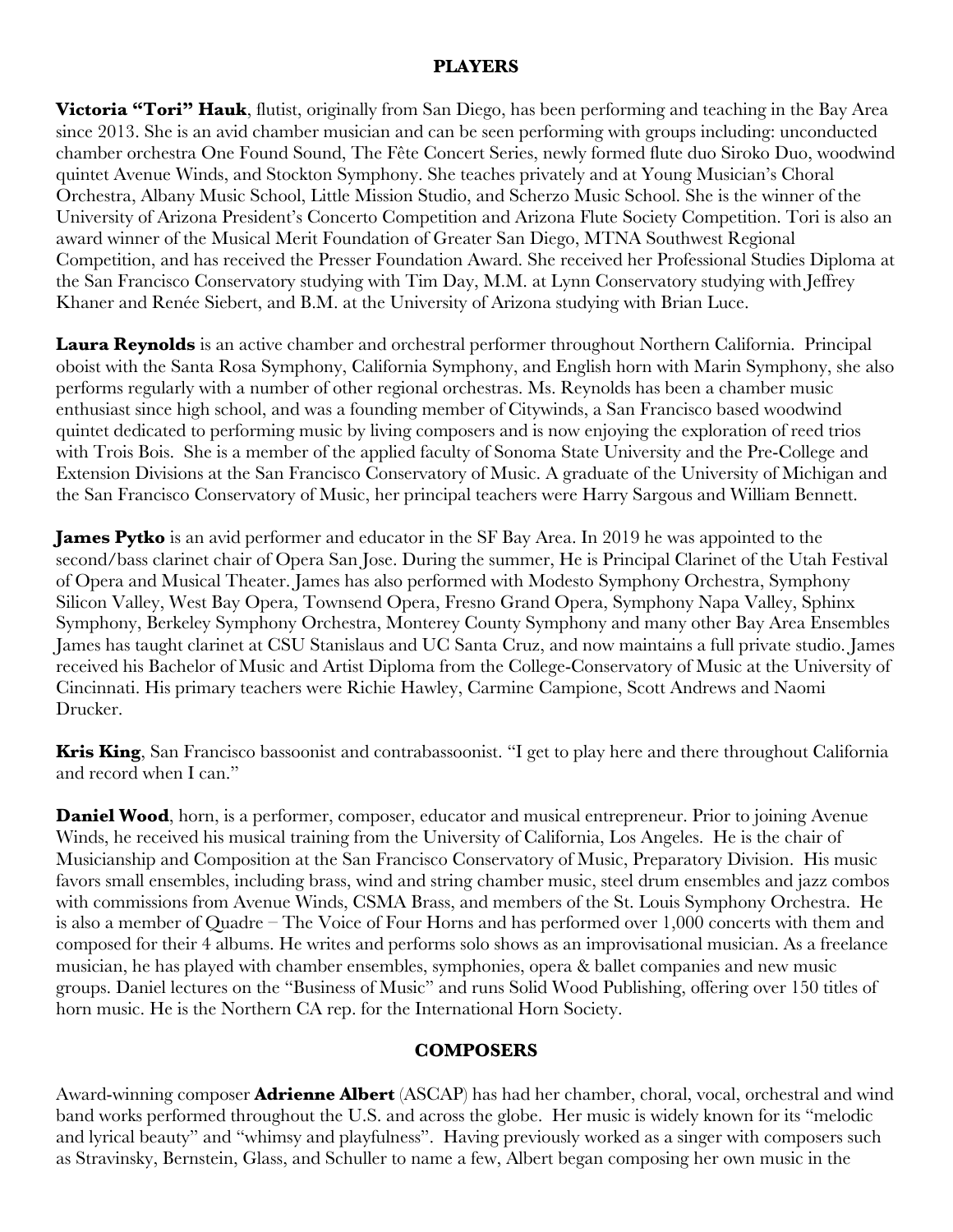1990s. Her music has been supported by noteworthy arts organizations including the National Endowment for the Arts, ACF, Meet The Composer/Rockefeller Foundation, Subito Awards, MPE Foundation, ACME, and yearly ASCAP awards. She has been composer-in-residence and a visiting composer at numerous colleges and universities in NY, California, Alaska, and Colorado. A graduate of UCLA, Albert studied composition with Stephen Mosko, and orchestration with Albert Harris. Her music is widely recorded, published by Kenter Canyon Music (ASCAP) and can be found on her website: adriennealbert.com.

**"Sam's Dance"** was conceived from a dream I had about my father who had to undergo foot surgery. He had the lithe physique of an athlete. Sam religiously walked five miles every day of his life. While sitting in the hospital waiting for his results, Chagall-like images of my father walking with a cane through the clouds paraded as a three-legged waltz. The melancholy melodies characterize my father who was constantly searching for lost dreams, hopes and loves. "Sam's Dance" is published by Kenter Canyon Music (ASCAP). For more info, visit: www.adriennealbert.com

John G. Bilotta was born in Waterbury, Connecticut, but has spent most of his life in the San Francisco Bay Area where he studied composition with Frederick Saunders. His works have been performed by soloists and ensembles around the world including rarescale, Earplay, the Talea Ensemble, the Washington Square Contemporary Music Society, Chamber Mix, North/South Consonance, Musica Nova, the Avenue Winds, the Presidio Ensemble, the Boston String Quartet, the San Francisco Composers Chamber Orchestra, the Kiev Philharmonic, the Oakland Civic Orchestra, San Francisco Cabaret Opera, Bluegrass Opera, Boston Metro Opera, Thompson Street Opera, New Fangled Opera, Opera Espresso, Floating Opera, and VocalWorks. He serves on the Board of Directors for Goat Hall Productions and on the Executive Committee of the Society of Composers, Inc. He currently serves as President of the San Francisco Chapter of NACUSA.

Light the first light of evening… Out of this same light, We make a dwelling in the evening air... *- Wallace Stevens*

**I'lana Cotton** is a composer, improviser and pianist who has created works for a broad range of genres, from solo piano to small chamber groups to large choral and instrumental ensembles. She holds a Master of Arts degree in composition from the University of California at Los Angeles. As a San Francisco Bay area resident for many years, she was active throughout the area as a modern dance accompanist, composer, and music educator. Since moving to southern Oregon in 2003, she has written over 35 works for Rogue Valley musicians and ensembles, including four commissions for the Siskiyou Singers, a large community choir. The Rogue Valley Symphony commissioned *Cantus*, a large-scale work for orchestra, in honor of its 50th anniversary season, which was premiered in October, 2017. She was active in NACUSAsf for over 10 years, and helped form NACUSA chapter in southern Oregon in 2006. You may visit her website at http://www.notimemusic.com.

**The Light of Darkness** is a single movement work with the following section titles:

*I. Invocation II. Hymn III. Anthem: solo, chorus, solo, chorus IV. Dance V. Hymn*

**Brian Field's** music is an eclectic fusion of lyricism and driving rhythm that brings together elements of postromanticism, minimalism and jazz. Brian began his musical endeavors at age eight with the study of piano, and began his first serious compositional efforts at sixteen, earning his undergraduate degree in music and English literature from Connecticut College, where he graduated Magna Cum Laude, Phi Beta Kappa. At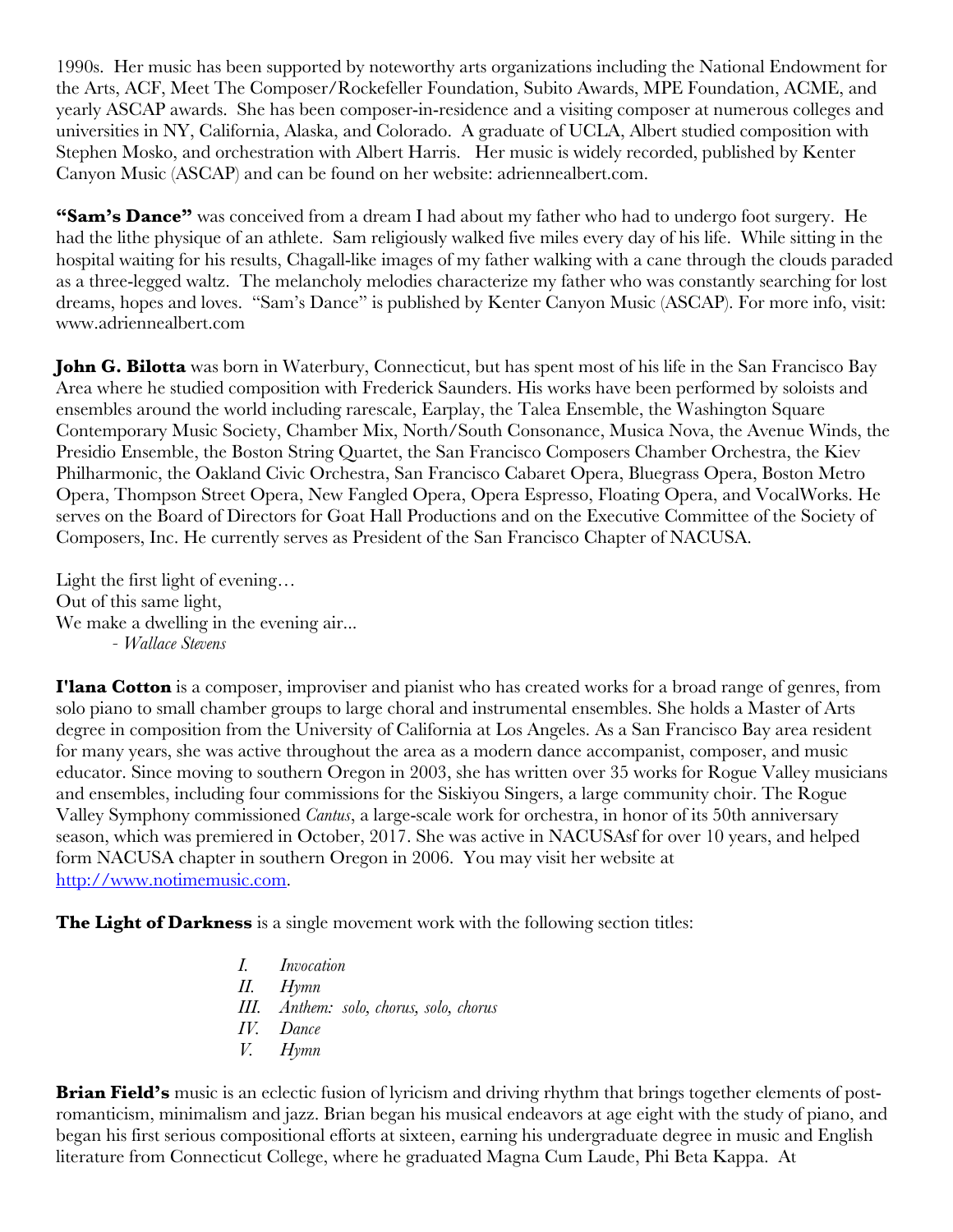Connecticut, he studied composition with Noel Zahler, piano with the Polish pedagogue Zosia Jazinovich, organ with John Anthony, and harpsichord/figured-bass realization with Linda Skernick. Devoting himself to composition, Brian continued his musical studies at the Juilliard School in New York City where he was awarded his Master of Music degree. At Juilliard he was a student of Milton Babbitt. From Juilliard, Mr. Field attended Columbia University, earning his Doctorate. At Columbia, he was a President's Fellow and studied composition with George Edwards and Mario Davidovsky.

**Five, Four by Four** is a work for wind quintet that is built on driving jazz-influenced rhythms and rapid shifts in dynamics. The "five" of the title refers to the configuration on the wind quintet, while the "four by four" refers to the meter of the work on one hand, and the ongoing quasi-variation nature of the piece that occurs every four bars of the piece, on the other.

In 1975, **Andrew Robinson** obtained his Bachelor of Music degree in composition at Willamette University, in Salem, Oregon. After retiring from a career in telecommunications in 2012, Mr. Robinson resumed music composition. His String Quartet No. 2, completed in the spring of 2016, was premiered at the 2017 Bruno Maderna Music Composition Festival, held in Lviv, Ukraine. String Quartet No. 4, a three-movement work by Mr. Robinson, was completed in 2017. In concerts held later that same year in Portland and Eugene, Oregon, the Delgani String Quartet performed the first two movements of this work. The Delgani String Quartet has since premiered the entire String Quartet No. 4 at the 2018 Astoria Music Festival in Astoria, Oregon. More recently, the Brazilian ensemble, Quartetto Larianna was joined by double bassist, Pedro Gadelha, premiering Mr. Robinson's Passacaglia for String Quintet at the 2019 Sao Paulo Contemporary Composers Festival, in Sao Paulo, Brazil.

The **Three Studies for Woodwind Quintet**, completed during the summer of 2016, form a short divertimento. Though labeled "studies", they are not meant as pedagogical pieces for the performers. Rather, these three short lyrical pieces are my own personal exploration of lightness and darkness in a tonal landscape of a world of musical entertainment. The first movement is a short introduction. The second movement is a plaintive ode that finds its way to sunny pastures only to return to darker lands. The third movement is a dance for a troupe of clowns, closely synchronized, threatening chaotic collisions – but just entertainment.

**Robert Stine.** B 1951, Greenville, S.C. Studied with Roger Hannay and Donald Erb. Currently living in the Santa Cruz Mountains, near La Honda Ca.

**II. Andante from Three Pieces for Wind Quintet**. This is my last piece from the before-times, finished just in time for the score call (it seems ages ago now). It was intended as a peaceful contrast to the first and third pieces, and was completed just as things were beginning to shut down due to the pandemic. There's a little repeated figure that appears towards the end that always reminds me now of the terrible monotony of that year.

**Davide Verotta** was born (1958) in a boring Italian town close to Milano and moved to San Francisco (SF) in his late twenties. He studied piano at the Milano and SF conservatories and SF State University, and composition at SFSU and the University of California at Davis. Professor, now emeritus, of Bioengineering and Biostatistics at UCSF for three decades, he has been active in the new music scene in SF as a pianist and a composer for twenty years. He teaches piano and composition at the CMC in SF and privately. The recipient of multiple international composition awards and local commissions, during the oddly productive (nothing else to do?) 2020/2021 pandemic he composed three string quartets; a piano quartet, trio and duo; a wind quintet; solo works for cello, percussion and piano, and two song cycles. www.davideverotta.com.

**Sonata Breve for Wind Quintet** is divided in three movements, *Beginnings, Middle Ground, Endings*, corresponding to the layout of a traditional sonata with a sequence of fast, slow and fast finale movements. The piece is quite light and cheerful, with the exception of the central movement that is more pensive, perhaps a bit melancholic.